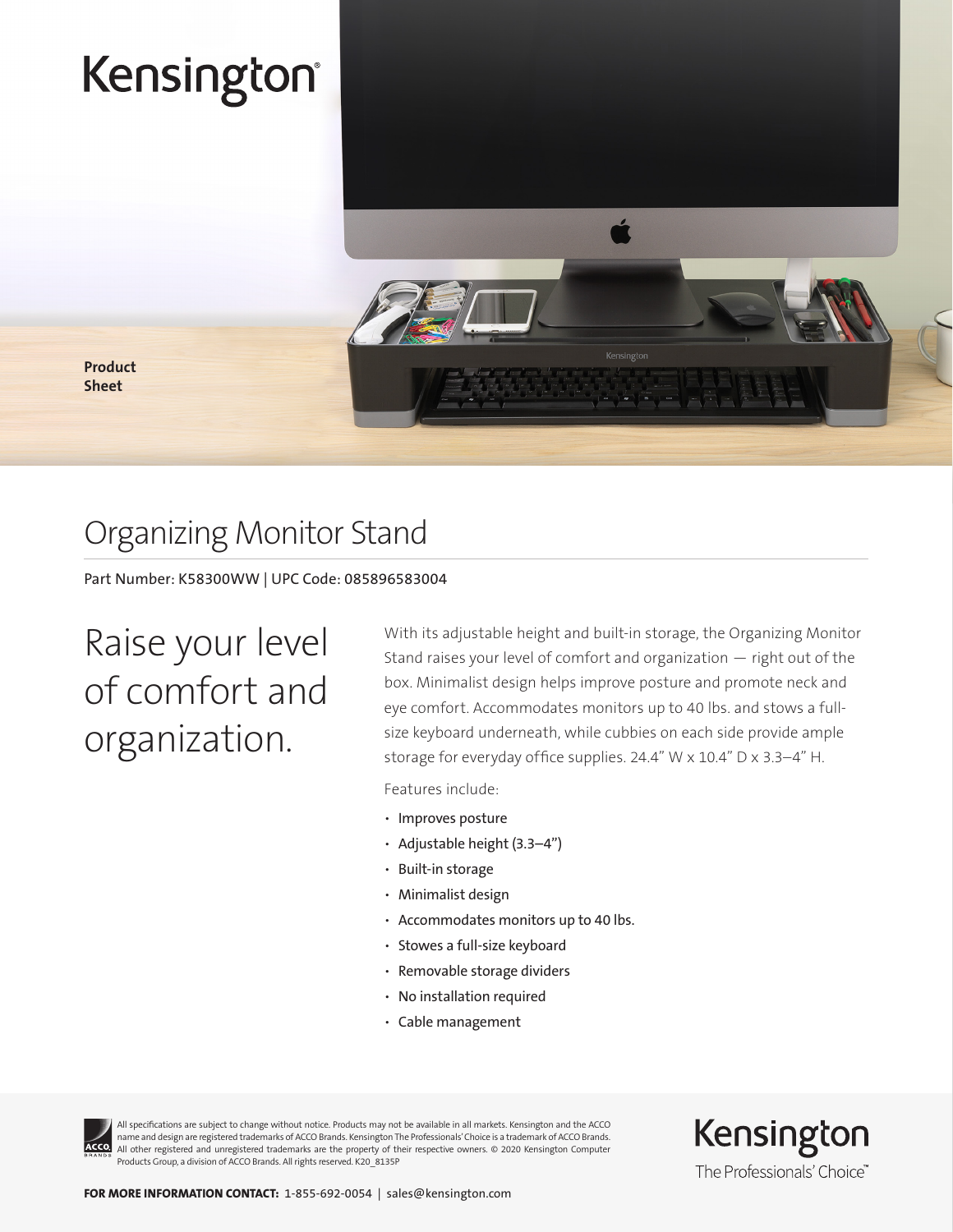# Kensington®

### Organizing Monitor Stand

Part Number: K58300WW | UPC Code: 085896583004



Improves Posture — Promotes neck and eye comfort.



Adjustable Height — Removable non-skid feet let you select between 3.3 and 4 inches. Feet conveniently store under base when not in use.



Built-In Storage — Cubbies on each side provide ample storage for everyday office supplies, while convenient slot can be used as a phone or tablet stand.



Minimalist Design — Accommodates monitors up to 40 lbs., and stows a full-size keyboard (up to 18.5" wide) underneath.



Installation Free — Use right out of the box, no setup required.



Cable Management — Helps keep desk clean and clutter free.